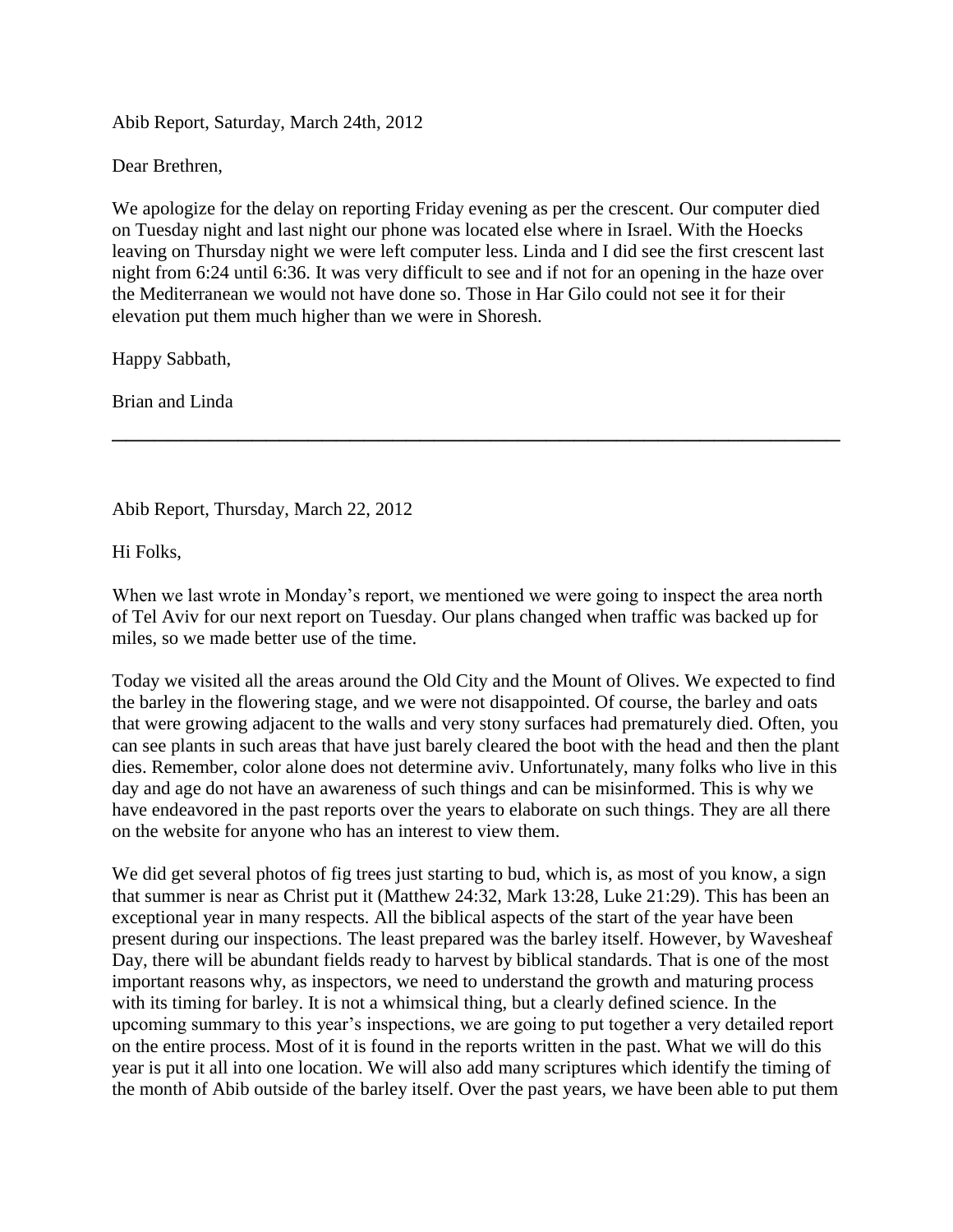all to the test in helping to establish their pattern in Israel.

Most of us will be returning home to our countries of origin and respective families on Saturday night. For those of us who will be here Friday night, we will be looking for the new moon. We hope we have been of service to you and have provided the information you need in making your decision as to the start of the year and the setting of the appointed times of meeting with God/Elohim. The final summary should be out within a week for your use.

Our peace we give to you.

Brian and Ken Hoeck, Greg Ireland, Alan McDougall, Rick Andrews, Angie Boettner, Linda and Brian Convery



2-Row Compared to 6-Row Barley Close up 2-Row vs 6-Row Barley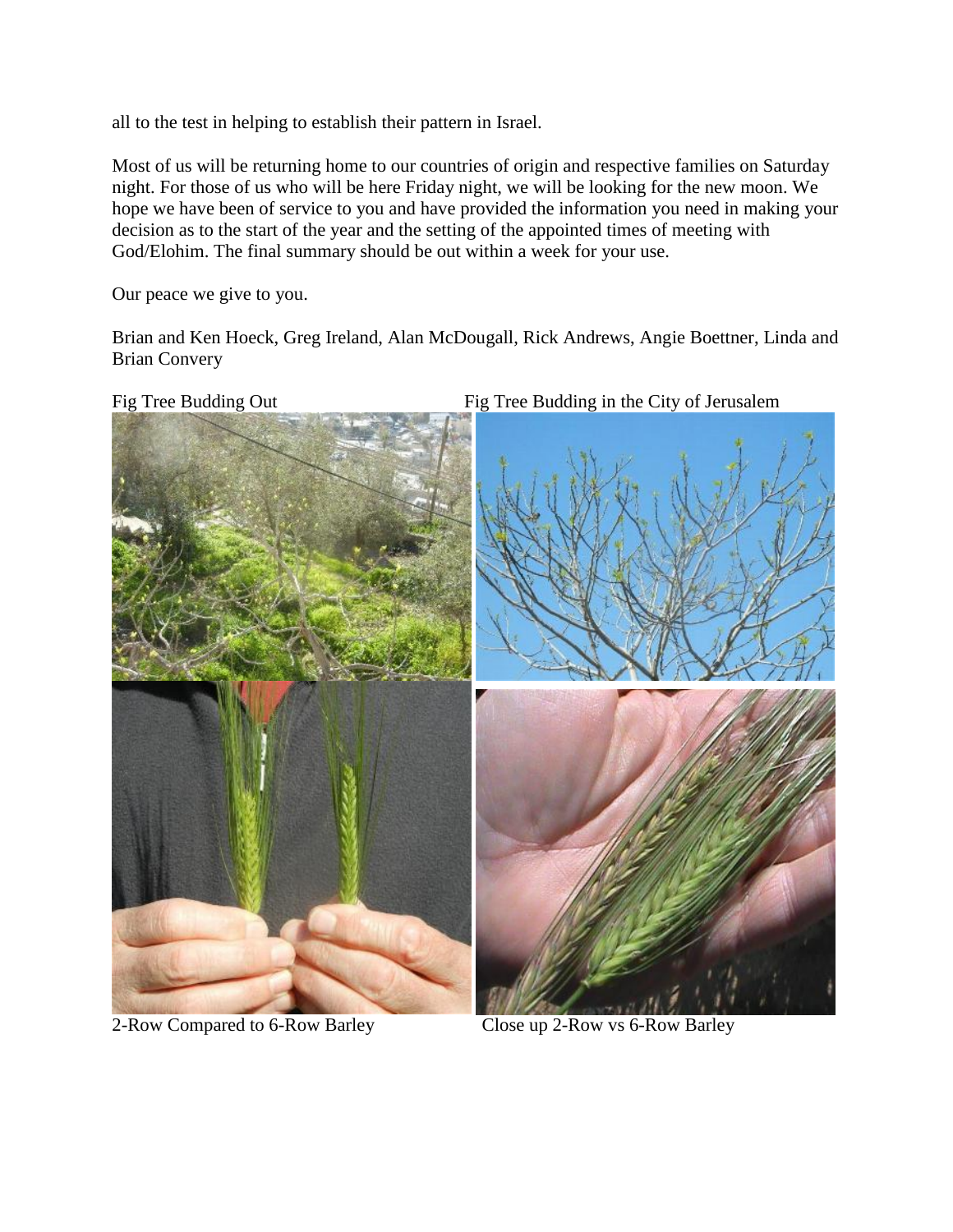

Cracked Open Grain of Barley in Advanced Dough Stage Ergot fungi [genus Claviceps purpurea]



Abib Report, Monday, March 19, 2012

Once again, greetings from Israel.

We had an absolutely beautiful day to conduct our inspections in the Negev today. We put on 350 km and enjoyed the drive through this beautiful agricultural treasure in Israel. We travel to the same locations to inspect the volunteer barley year after year. It has taken many years of relentless driving to find these locations. They allow us to develop a pattern of growth of each location and are invaluable in our instructions from God/Elohim in establishing the appointed times of meeting each year. We will show you a series of pictures which will establish a visual for you and no doubt you too will place a high value on such things.

Our first stop was east of Ashkelon, but it was not to inspect barley. It was to inspect a vineyard which we use year after year which helps us to establish the time of the growing season we are in. We use two such locations to do so. At this particular one, the vines were leafing out and in flower.

A short distance west of here, we stopped to check one of our traditional barley locations. It is rewarding to see how much barley there is this year. In many locations, it is so abundant that it is choking itself. The barley growing here was pretty much all past the flowering stage (6 on Zadok's Scale) with some stragglers. Most were in the milk development stage (Zadok's 7) with some in the dough development stage (Zadok's 8). It was very healthy barley.

We decided to head further south where there had not been as much cold, cloudy, and rainy weather coming in off the Mediterranean Sea this past winter. On our way south, we stopped at our second vineyard location. Once again, it was leafing out well. This is very important, for we have established its significance biblically and agriculturally to aviv in many of our past reports.

We arrived at our next series of inspections east of Gaza and were greeted by fields of volunteer barley at our traditional locations. Our first location had a lot of plants with kernels in the dough development stage (anywhere from 8.3 to 8.5). If we had looked at more, we would have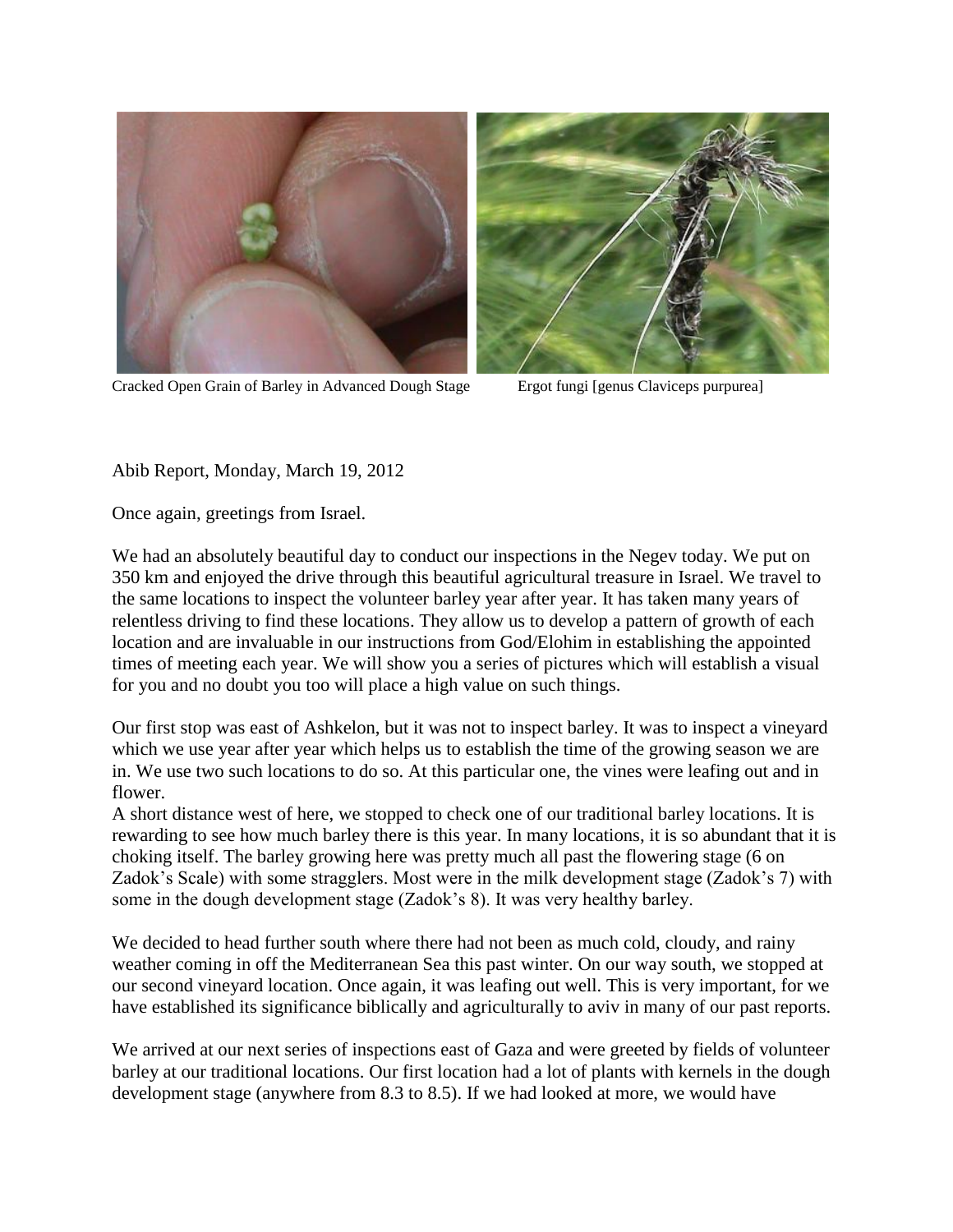undoubtedly come up with some 8.7 specimens. What was noticeable about this location and the next several, was the fact that the volunteer oats were dropping their seeds. We have established over the years how this happens just prior to the barley being at a state of physiological maturity so that it can qualify as aviv as Leviticus 2:14 establishes in the Word of God/Elohim. Our next location produced similar results.

The third location was exceptional. We could see from the road that large patches of volunteer oats had already dropped their seeds and the husks were dried out. In their locations, the barley was well advanced into the dough stage. Here we found kernels in the 8.7 stage. We could snap the seeds in two using a fingernail and some pressure. This particular field can be seen on the cover of our 2006 Abib booklet with Rick standing in it.

We headed south and east after this, taking the time to look at a traditional, early wheat field. Alan is particularly interested in doing so, for he has been growing wheat and barley in excess of 40 years. On that note, let us say we did stop and inspect some domestic barley fields. By domestic, we mean

mechanically planted barley and not volunteer barley. There are thousands of acres of barley planted just on the roads we traveled this year. These fields, located in the sandy soil areas of the Negev, will be ready within several weeks to meet the minimum requirements of Leviticus 2:14. We did inspect another barley location southwest of Udim Junction. This area also showed that large amounts of volunteer oats had already dropped their seeds and the barley was already well into the dough stage. Once again, with 21 days to Wavesheaf Day, there is a lot of time to mature to be harvest ready. Ancient biblical methods (Deut 16:9) of harvesting by sickle and sheafing in the field would require approximately an 18 to 20% moisture content as opposed to mechanically harvesting by modern methods requiring a 12% moisture content or less.

We headed back north after this. Once again, at every location we stopped north of Kiryat Gat and for that matter some distances south of it the barley was already in the 6 through 7 stages, flowering and milk development. The exceptions to this were the locations adjacent to roads, which are completely unacceptable, but even these plants were not more than an 8.7 due to the extremely wet and cold conditions this past winter in the Negev.

We did see numerous flocks of storks moving through, which is a lot for the Negev, and spotted more second stage anemones. Below, you will see a series of helpful photos and captions.

Tomorrow we will head up the coast north of Tel Aviv. We have not spent a lot of time in that area in the past few years because of the congestion of traffic. However, Pierre sent us some photos several weeks ago of some stalks he had picked for us to view. They were well into the milk development stage. As Pierre would tell any who would ask, it is a blessing living in the Land for such things. He has been inspecting the crops for approximately 30 years for setting the appointed times of meeting. With his assistance, it is easy to know what to expect many weeks before we arrive. No fingernail biting! But we must still conduct the overall inspections and follow the patterns of aviv each and every year.

Our peace we give to you.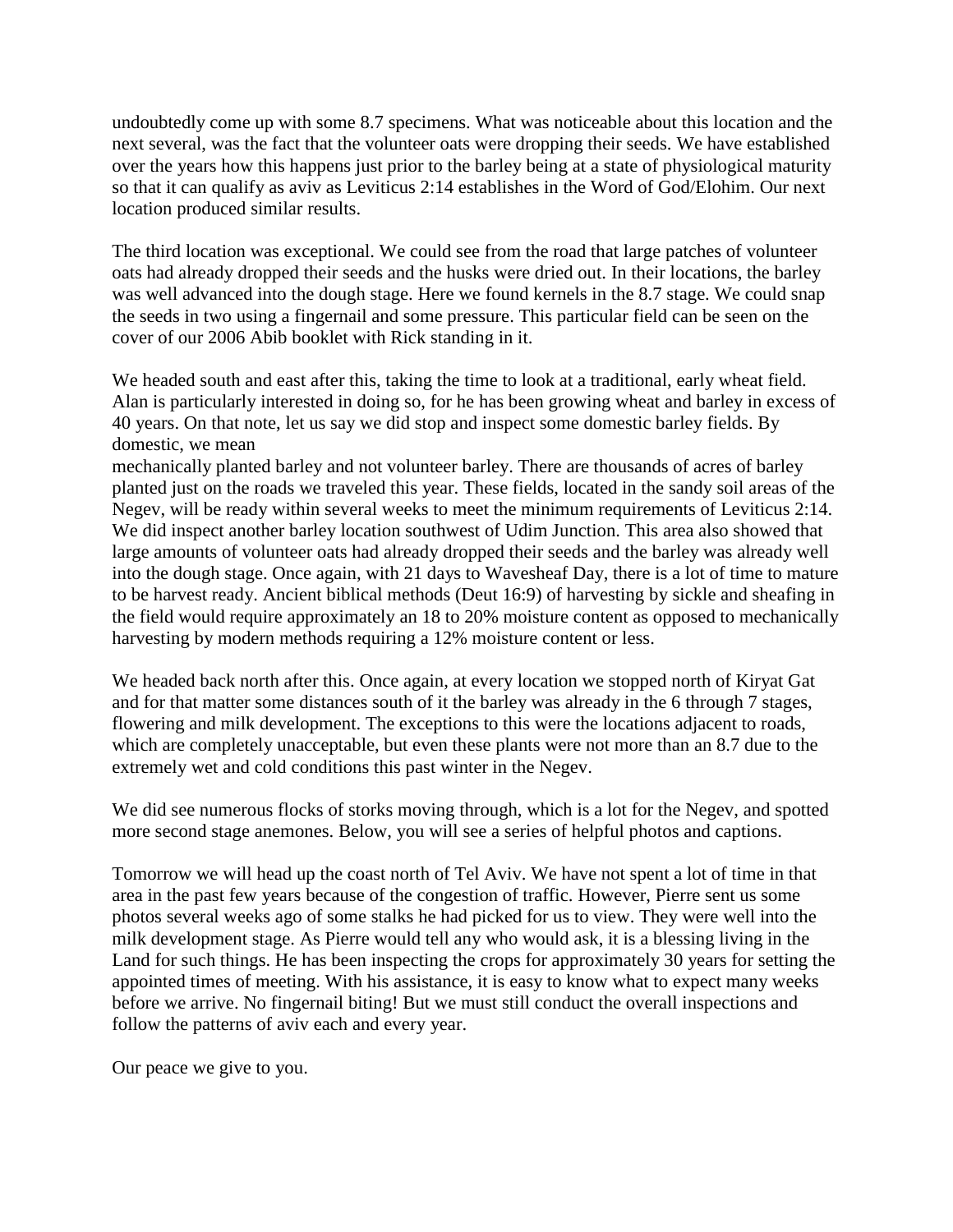Brian and Ken Hoeck, Greg Ireland, Alan McDougall, Rick Andrews, Angie Boettner, Linda and Brian Convery

The following pictures show the comparison in growth between the same locations during an intercalated year (2011) and a normal year (2012).

Notice the foliage on the normal year grape vines and the robust head development of the normal year barley. The 2011 barley (intercalated) looks like grass for the heads are in the boot. Pictures speak a thousand words. We have hundreds of pictures which document the conditions from each year, and as you can see from these few, they are quite valuable to the process of detecting the patterns established by God/Elohim in these locations from year to year.



2012 Volunteer Barley 2011 Volunteer Barley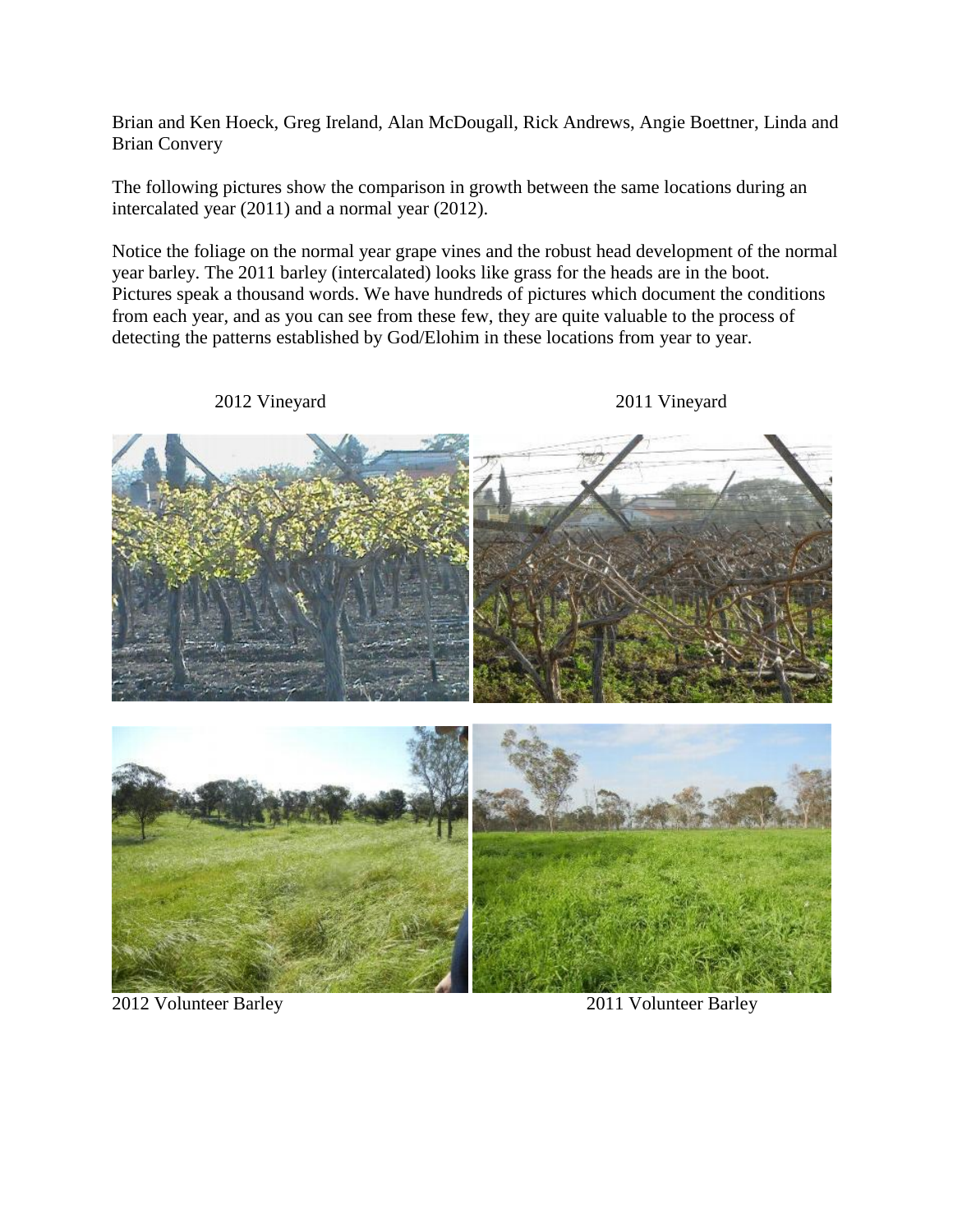

2012 Volunteer Barley Site 2 2011 Volunteer Barley Site 2

Abib Report, March 18, 2012

Greetings from all the inspectors in Israel. Our arrival on Friday afternoon placed us in a windy and rainy day. That has all changed with the wind shift from the northwest to coming from the southeast. This is very significant in the life cycle of the barley as well as other grain. With this condition of very low humidity, wind, and abundant sunshine with lengthening daylight, it hastens maturity of the barley.

\_\_\_\_\_\_\_\_\_\_\_\_\_\_\_\_\_\_\_\_\_\_\_\_\_\_\_\_\_\_\_\_\_\_\_\_\_\_\_\_\_\_\_\_\_\_\_\_\_\_\_\_\_\_\_\_\_\_\_\_\_\_\_\_\_\_\_\_\_\_\_\_\_\_\_\_

We decided to take the Jordan Valley route for inspections. We left at 6:00 a.m. and put on 500 km. The Judean hillside of the valley has benefited from the generous, winter rains this past season. Wildflowers were visible all over including the second stage red anemones which we have identified over the past years as coinciding with aviv. The second stage red anemone has a petite stigma.



As most of you know from past reports, we do not like to spend much time in the valley just north of the Dead Sea. That which grows there by itself is not acceptable as a wavesheaf offering on Wavesheaf Day, for it is usually very anemic if in fact it even reaches physiological maturity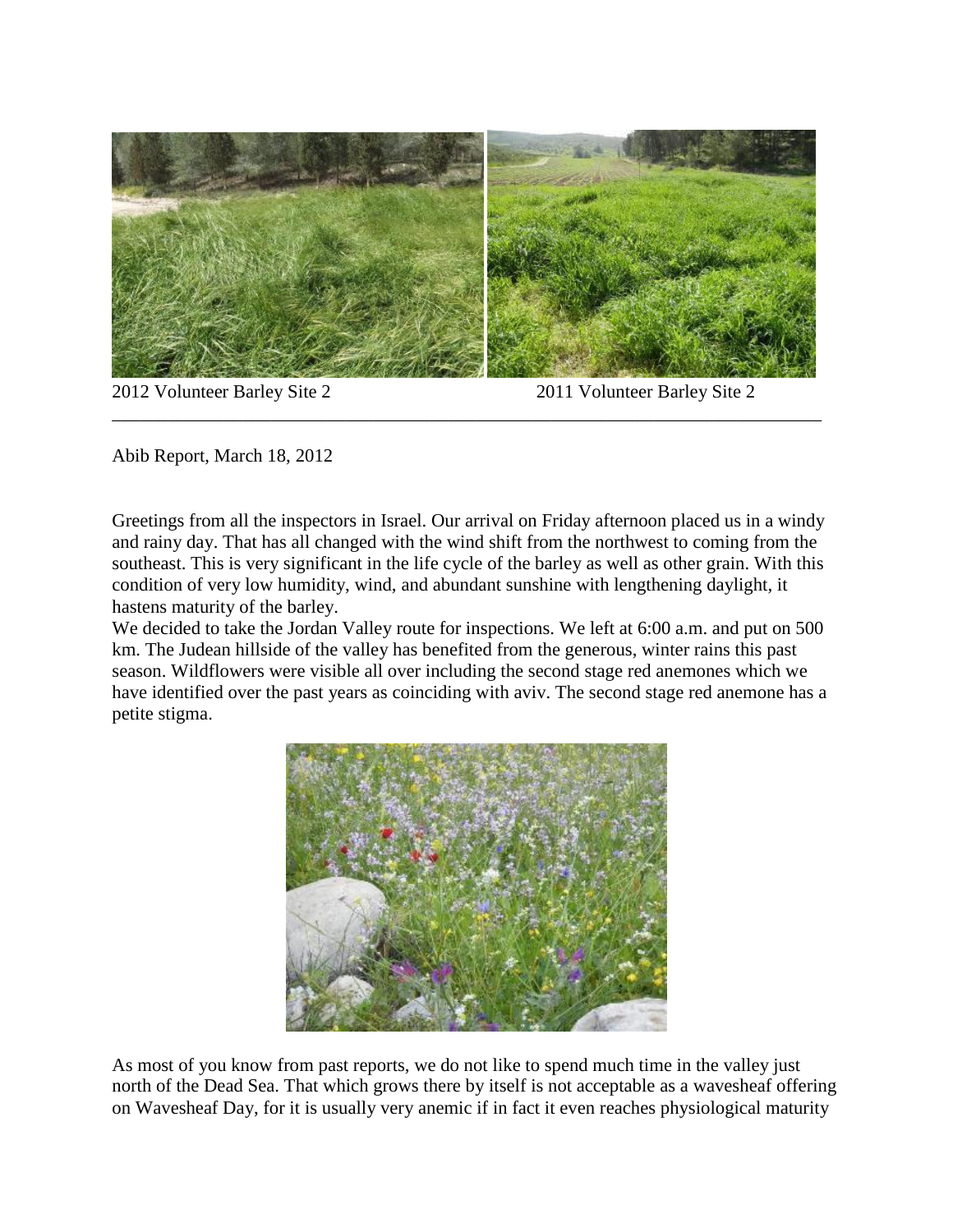or aviv. The barley must be tamim (Strong's #8549 or without blemish) for us personally, for we do attach it in symbolism to our Savior. Others may not, but that does not affect our service to them in any way.

We stopped at many of the "old spots" en route to the agricultural fields located in the north of the valley. This was helpful to some new inspectors to clearly show the difference between that which is acceptable and that which is not.

The areas just south and north of Beit She'an were loaded with wild (volunteer) two-row barley. It is an exceptional year in this regard. We found fields in this area to contain a lot of barley in the 6 through 8 rankings on Zadok's Scale. The characteristics ranged from flowering through soft dough. There were two exceptional fields that contained a lot of 8.5 soft dough. If you check our booklet, you will see that such fields will be aviv within twenty days from that stage. That is even under unfavorable conditions and with the possibility of an April 8th wavesheaf day there would still be time to spare. We are headed into some very dry, windy, sunny days ahead. This would only expedite the process.



We have attached a photo of an old vineyard located in this area which was also leafing out with buds. As most of you are aware, we have often talked about the significance of connecting this with aviv biblically in past reports. We like to seek out the older vines which have been around for at least a decade or more for many of the "designer" vineyards being planted of late are genetically enhanced and can give a false indicator.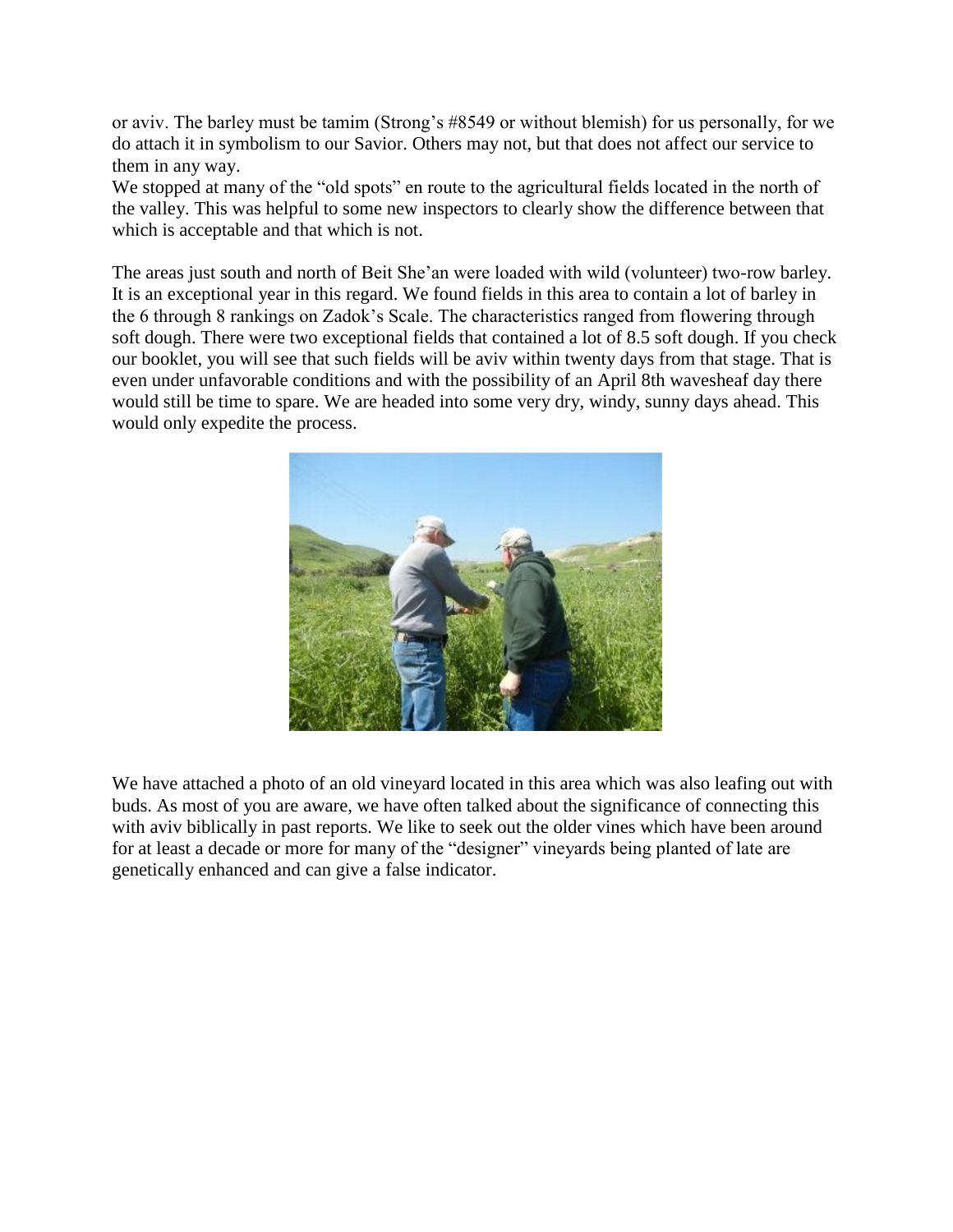

Also, we must report the storks are migrating from Africa up the Jordan (Rift) Valley in great numbers. Once again, as most of you will recognize from past reports, this significant event is linked to aviv



We did inspect the fields we normally do up in the Gilboa Mountains. They were heavy with barley in the flowering and milk stages (6 to 7) just as would be expected at those high elevations with the stages of maturity found in the fields in the Valley floor.

We continued up to the Golan Heights around the Sea of Galilee down to Tiberias and up over the areas east of Nazareth. All these areas contained barley in the 6 to 7 range. I will add that we did see several fig trees which were putting forth leaves as well. We returned back down to Route 90 and back through the Jordon Valley to Jerusalem. We did witness great numbers of storks once again.

Tomorrow we will be inspecting our usual locations in the Northern Negev. Hopefully, after that report those of you who require the information earlier than others will have enough time to make your own determinations. Hoping your week goes well.

Our peace we give to you.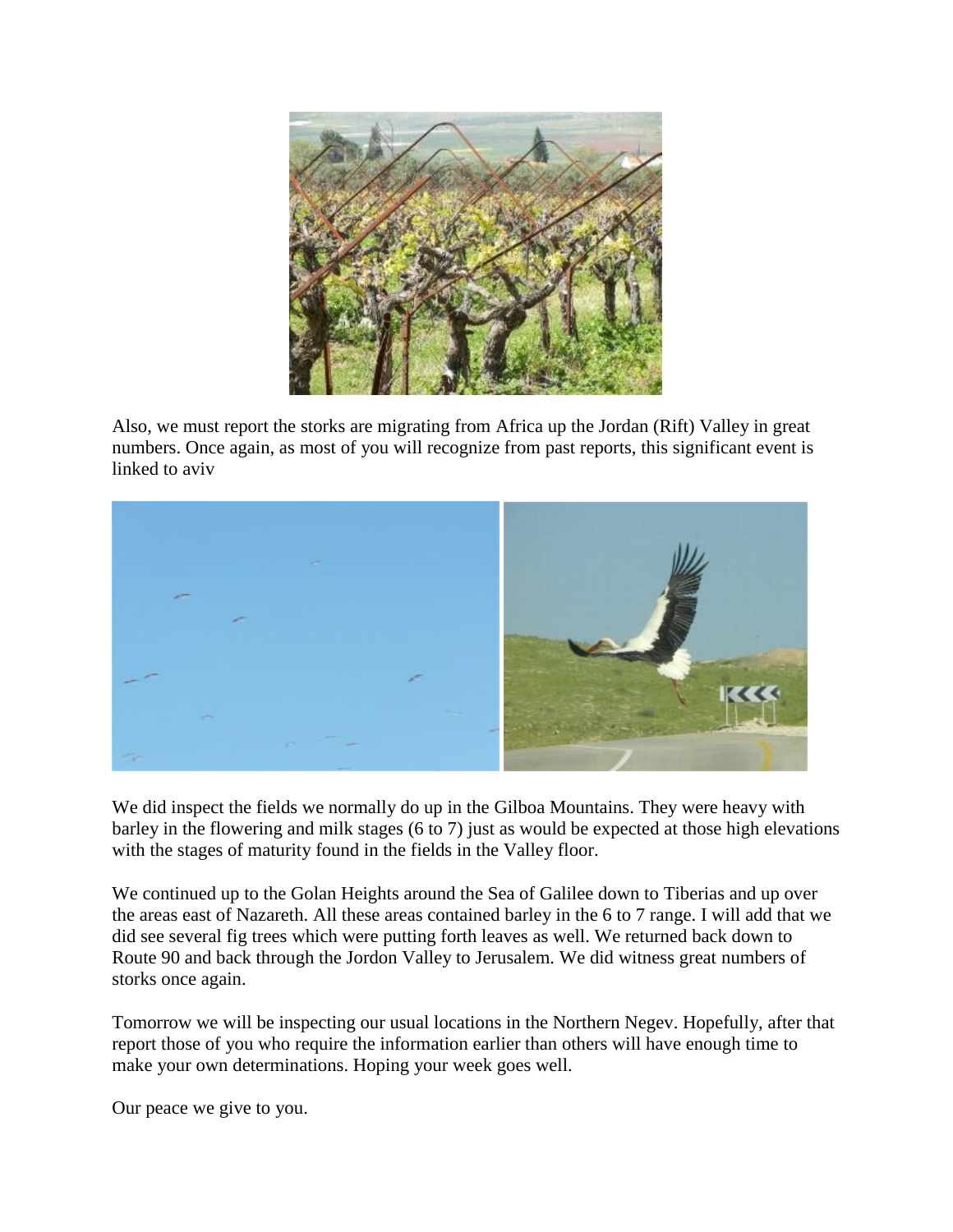Brian and Ken Hoeck, Greg Ireland, Alan McDougall, Rick Andrews, Angie Boettner, Linda and Brian Convery

\_\_\_\_\_\_\_\_\_\_\_\_\_\_\_\_\_\_\_\_\_\_\_\_\_\_\_\_\_\_\_\_\_\_\_\_\_\_\_\_\_\_\_\_\_\_\_\_\_\_\_\_\_\_\_\_\_\_\_\_\_\_\_\_\_\_\_\_\_\_

February 29, 2012

Hi Folks,

We hope all is well with you and that you are looking forward to a new Biblical Year. I am sending out this Abib Report after questions being circulated over; When does the Bible state the barley must be aviv so as to start the first month of the year? Apparently there are several individuals and groups claiming barley must be aviv by the end of the 12th Biblical month and if not then an intercalated month must be added. Never a dull moment.

This is not a new question or for that matter a new supposition either. We have addressed this at length over the years in our booklet; The Abib of God/Elohim, studies, and in the abib reports (primarily from 2005 on). You may want to review our summations from 2005 and 2008. They clearly explain the entire process of the growth and maturing of the barley crops using biblical and agricultural references and facts. What I will do is sum up a few of them to demonstrate our understanding of such things which shape our principles and rules for inspections, and how they are applied biblically to the calendar.

The scriptures tell us beyond a shadow of a doubt the barley crop or firstfruits of the grain harvest in Israel can't be harvested prior to the wavesheaf offering which takes place on the first day of the week (Sunday)which falls during the days of UB. This follows the Passover of the Lord. To those of us in the body of Christ these events and functions depict the death and resurrection of our Savior. Those who do not share this understanding from God find themselves at a disadvantage as to timing and sequencing of these events portraying the initial steps in the plan of Salvation.

There is no mention anywhere in scripture that the barley crop must be aviv by the end of the 12th month. The entire focus of the month of Abib is placed on the Passover and Days of UB and it is named for the function of offering a firstfruits offering which takes place on the Wavesheaf Day. As we know, these appointed times start on the 14th day of that month the month of Abib. The barley crop must have enough grain ready to start a harvest by the wavesheaf day which falls after the 14th of Abib. The barley harvested for this offering must meet the minimum standards as found in Leviticus 2:14. This means the kernels must be mature enough to be able to reproduce themselves. This can be demonstrated by several different methods. The obvious one is to dry them out naturally and plant them, which we have done often and you can see the results on the site. However this method is not practical is it for ensuring proper timing for such major events in our faith. Leviticus tells us the simple method is to roast the ears (kernels) and once dried attempt to grind them into flour. If you can accomplish this then you have met the minimum standard for a firstfruit grain offering. We have also done this often and examples can be seen in our booklet the Abib of God/Elohim on the website.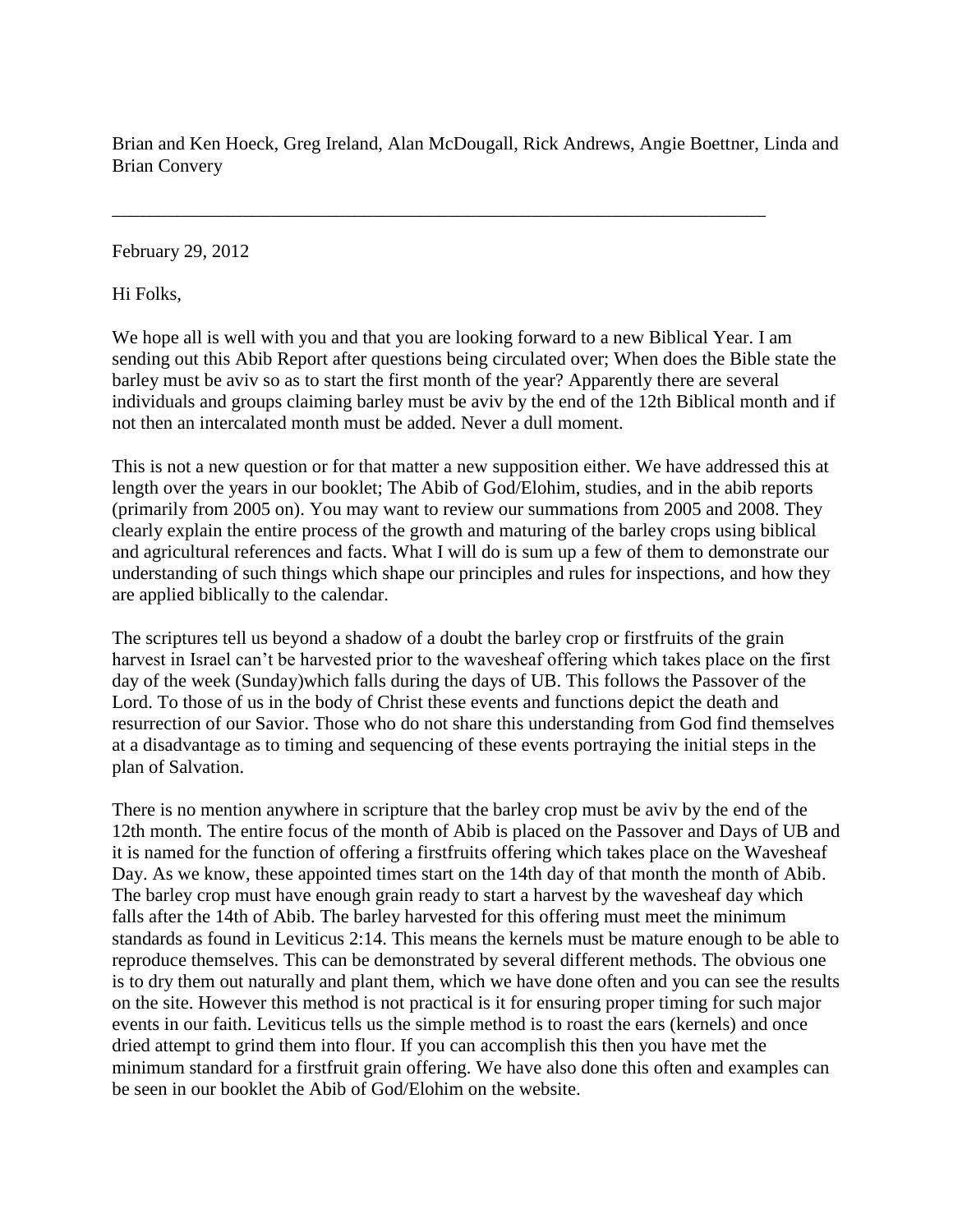With the focus being on the wavesheaf it is obvious that the grain has until the middle of the first month to mature. That is why it is very important to have a good understanding of agriculture, and in particular grain growth and production. A quick look at the Abib booklet will show the value to the Zadok Scale we use for determining the stages of barley growth. If we find barley that is in the middle to the later stages of number 8 the Dough Development Stage we know that we will have grain which will meet the minimum biblical standards for a wavesheaf offering during the upcoming days of Unleavened Bread which would be at least 15 days out. This is all very simple to understand. There is no mystery in it, and certainly no hocus pocus.

Let's look to this year in particular. As we have reported earlier Israel has received abundant precipitation, even in traditionally dry areas. The Kinneret (Sea of Galilee) is about 12 feet below flood stage. That is the highest it has been in years. As of Sunday it was raising an inch per day from runoff from some of the major storms which have crossed the area. In fact as I write Israel is supposed to get soaked again for the next couple of days with low temperatures accompanying it. It is experiencing a real winter this year and it could not have come at a better time from God. For those of you who are following such things you have seen the results of the Jet Stream (upper atmosphere winds) sinking far south over Europe. We here in the US have experienced it staying to the north of us this winter. This is all interrelated and can tell us what we can expect in the near future. The barley growing in Israel is right on schedule for a normal year if we are relying on Biblical and agricultural principles. If all goes to our thinking, Wavesheaf Day should be Sunday April 8th. That is 39 days from today or a little less than 6 weeks. That is an eternity in the life of grain growth, almost half its life span. If we were to use the unbiblical method of using the last day of the 12th month as our benchmark for determining aviv we would be putting our adherence to the appointed times of meeting with God/Elohim in jeopardy. This year that would mean the barley would only have 24 days from today. That's a 19 day difference. That would result in having two intercalated years in a row. That is something to give serious thought to.

As we have stated often in the past everyone has to make their own decision. We simply provide the necessary facts on the stages of growth of the barley growing during our inspections in Israel. Just a point of clarification, we only use wild barley and self-seeded barley from agriculturally acceptable growing areas for our determinations.

I personally can venture a guess and I emphasis guess at what we will find this year based on the past 10 years of conducting inspections in Israel and what I have observed to date. I believe we will find a huge amount of pre-aviv barley growing all over the country in every region inspected. That does not in any way mean we will not find any aviv fields. Most of the barley we inspect should have very thick and tall stalks if found in good ground. That is how barley and most other grains react to an abundance of rain and moisture in the soil that is if the soil is good soil and is not stony and anemic in nature. What happens after this exceptional hearty growth assigned to the stalk is quite fascinating. The kernels which have taken a back seat in the growth cycle now jump to life. They grow very quickly in length and then add large amounts of starches to themselves. This makes for very big plump kernels. With a little bit of wind and sun at this juncture we see rapid maturing and the grain taking on physiological maturity. If this is the case this year then we will need to use our agricultural understanding as well as the patterns set for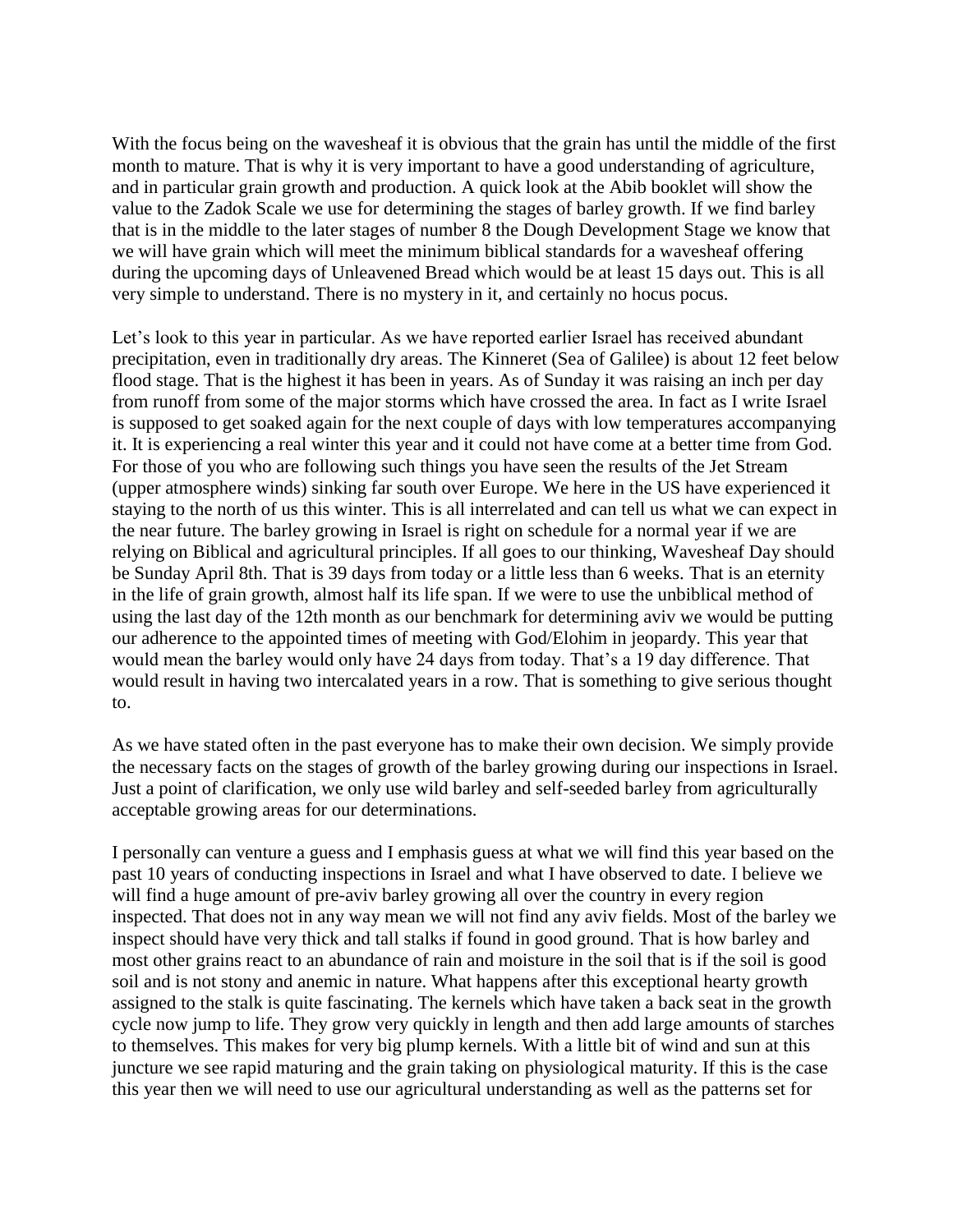barley growth over the past ten years in Israel. We will also consult with those in the body who have been conducting these inspections since the mid 1980's and who live in Israel.

God/Elohim could change that instantly. Starting next week the weather could change in a way that would enhance rabid growth in the kernels. That would mean above normal temperatures and sun and wind. That is why we wait on Him to show us what He has decided regardless of what we may anticipate.

I hope this answers some of the questions being asked about this year's inspections and how we evaluate things in the field and in the scriptures.

\_\_\_\_\_\_\_\_\_\_\_\_\_\_\_\_\_\_\_\_\_\_\_\_\_\_\_\_\_\_\_\_\_\_\_\_\_\_\_\_\_\_\_\_\_\_\_\_\_\_\_\_\_\_\_\_\_\_\_\_\_\_\_\_\_\_\_\_\_\_\_\_\_\_\_\_\_

Our Peace we give to you.

Brian

## Dear Brethren,

We hope things are well with all of you and that you are being encouraged and blessed to persevere and overcome these difficult days for mankind that we find ourselves in. My family and I send you our greetings.

Our plans are set for this years abib inspections. We will be conducting them the week of March 18th. Those who will be participating this year are Greg Ireland, Alan McDougall, Brian and Ken Hoeck, Rick Andrews, Angie (Andrews) Boettner (thanks Zach), Linda and myself. We will be sending out the daily reports and a summation as has been our pattern over the past ten years. They can be accessed at abibofgod.com or steve.bruns.com/brianconvery.html. I would also think Brian and Ken Hoeck will have them available on their site as well. For those of you who want them sent directly to you via email please let me know. I don't take it for granted each year that the list will be the same for them.

For those of you who keep local observation or the last crescent we will try to have enough information for you by Tuesday night for you to make a determination as to the barleys maturity. Israel has gotten a well needed real winter this year as to precipitation. It has been abundant in the key areas we inspect year after year. In many areas it is still raining/snowing at a good pace. With all this precipitation we can expect an abundant crop of germinating self-seeded or wild barley The last week of February and the first week of March will give us a good indication as to what its maturity will be during our inspections. However we do wait on God/Elohim to clearly show us the week before the end of the 12th lunar cycle/month.

One of the possibilities we may encounter this year due to the widespread precipitation is that the desert and rock strewn soil areas may germinate a crop. As experience has shown us in the past very little of this barley will reach maturity if the weather turns dry and hot. The reason is simple for with very poor soil little moisture is retained in the soil and thus the plant is stressed beyond its ability to cope with and then dies prematurely before it reaches a state of aviv which is the ability for it to reproduce itself. We have discussed this agricultural fact often in the past years summations.